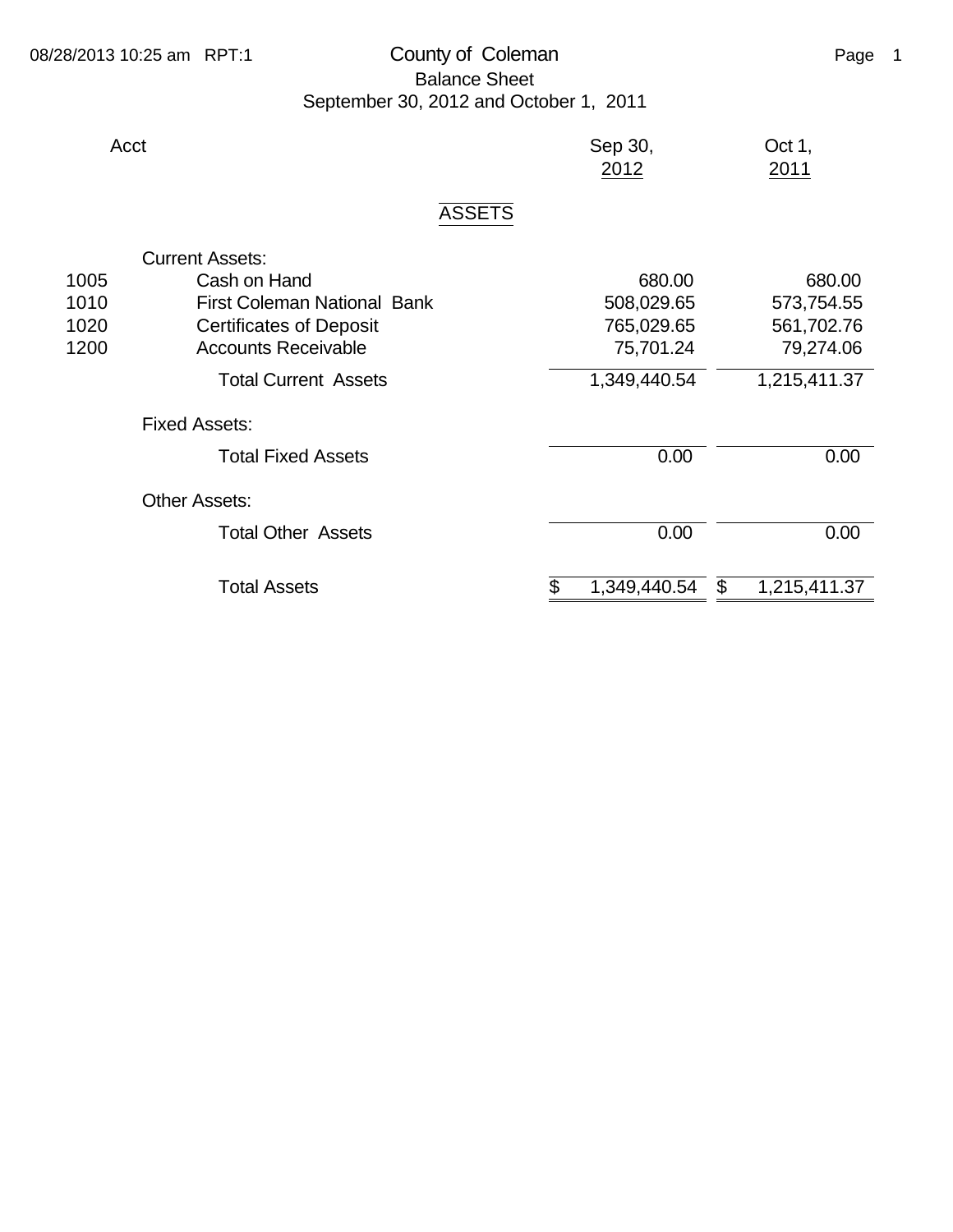## 08/28/2013 10:25 am RPT:1 County of Coleman County of Coleman Page 2 Balance Sheet September 30, 2012 and October 1, 2011

Acct example 30, Acct Sep 30, Acct 31, Sep 30,

|      |                                      | 2012      | 2011      |
|------|--------------------------------------|-----------|-----------|
|      | Liabilities & Equity                 |           |           |
|      | Liabilities:                         |           |           |
| 2000 | <b>Accounts Payable</b>              | 56,466.23 | 75,775.08 |
| 2015 | Insurance Payable                    | 0.00      | (177.91)  |
| 2016 | Guardian Insurance Payable           | 0.00      | (45.39)   |
| 2030 | <b>Birth Certificate Fees</b>        | 99.00     | 0.00      |
| 2040 | <b>Marriage License Fees</b>         | 510.00    | 0.00      |
| 2045 | D.P.S. Arrest Fees                   | 212.00    | 0.00      |
| 2050 | T.P.W. Arrest Fees                   | 10.00     | 0.00      |
| 2056 | <b>EMS Trauma Fund</b>               | 164.70    | 0.00      |
| 2076 | Juror Reimbursement Fee              | 963.90    | 0.00      |
| 2078 | <b>Judicial Support Fee-Criminal</b> | 1,462.50  | 0.00      |
| 2079 | <b>Judicial Support Fee-Civil</b>    | 1,753.50  | 0.00      |
| 2080 | <b>Bail Bond Fees</b>                | 634.50    | 0.00      |
| 2082 | Appellate Judicial System Fee        | 0.00      | 10.00     |
| 2105 | 1-1-04 Forward Fees                  | 10,151.10 | 0.00      |
| 2106 | Criminal -Judicial Fund              | 130.00    | 0.00      |
| 2107 | Probate - Judicial Fund              | 160.00    | 0.00      |
| 2108 | <b>Civil-Judicial Fund</b>           | 160.00    | 0.00      |
| 2110 | <b>State Traffic Fee</b>             | 4,702.50  | 0.00      |
| 2111 | <b>D.Court Filing Fees-Divorce</b>   | 402.75    | 0.00      |
| 2112 | D.Court Filing Fees-Other            | 1,412.50  | 0.00      |
| 2116 | <b>District Court-Family Fee</b>     | 40.00     | 0.00      |
| 2118 | Indigent Defense Fee                 | 18.00     | 0.00      |
| 2119 | <b>Time Payment Fees</b>             | 312.50    | 0.00      |
| 2121 | Justice Court-Indigent               | 9.50      | 0.00      |

|      | Equity:                      |               |              |
|------|------------------------------|---------------|--------------|
| 3005 | <b>FUND BALANCES</b>         | 1,020,868.83  | 1,020,868.83 |
| 3010 | <b>Current Year Earnings</b> | (165, 441.32) | 0.00         |
|      | Total Equity                 | 855,427.51    | 1,020,868.83 |

Total Liabilities **194,013.03** 194,542.54

2123 County Court Civil-Indigent 38.00 0.00 Probate-Indigent 38.00 0.00 2127 Indigent Legal Services Fee 368.12 0.00 Drug Court Program 308.79 0.00 2129 Moving Violation Fees 0.18 0.00 2179 DistClrk Criminal Indigent Fee 7.20 7.20 0.00 Notes Payable-F.C.N.B. 85,689.48 118,980.76 N. P. - Caterpillar Financial 327,788.08 0.00